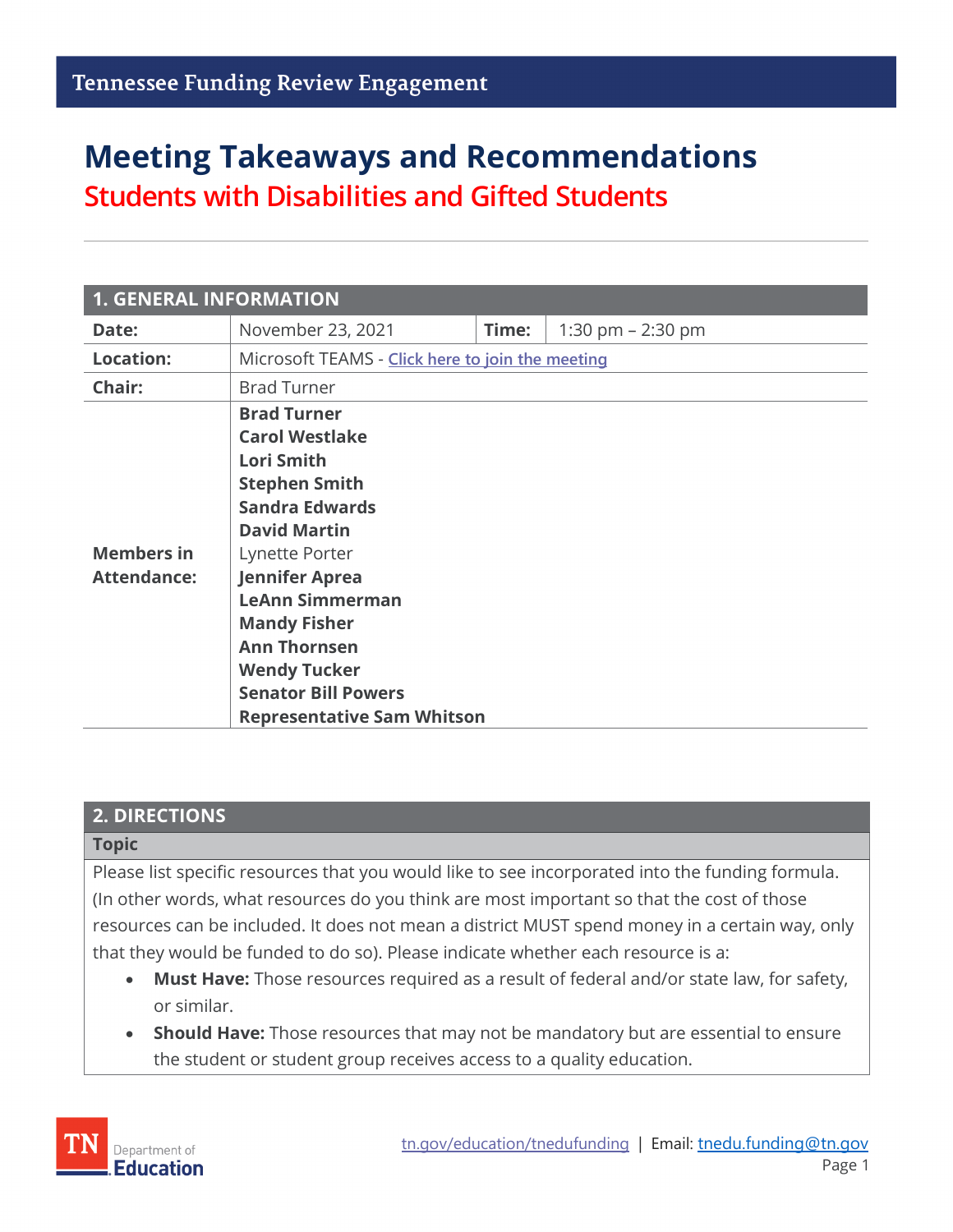# **Tennessee Funding Review Engagement**

- **Nice to Have:** Those resources that are not mandatory and not essential, but (1) may provide a clear and added benefit to students and (2) have a clear return on the investment related to student achievement and future success.
- **Long Shot:** All other resource ideas.

### **MUST HAVE**

- See *Initial Notes and Resource Recommendations (uncategorized)* section below
- •
- **SHOULD HAVE** • • •

| NICE TO HAVE |  |  |  |
|--------------|--|--|--|
|              |  |  |  |
|              |  |  |  |
|              |  |  |  |
|              |  |  |  |

| <b>LONG SHOT</b> |  |  |  |
|------------------|--|--|--|
|                  |  |  |  |
|                  |  |  |  |
|                  |  |  |  |
|                  |  |  |  |

# **4. FINAL THOUGHTS**

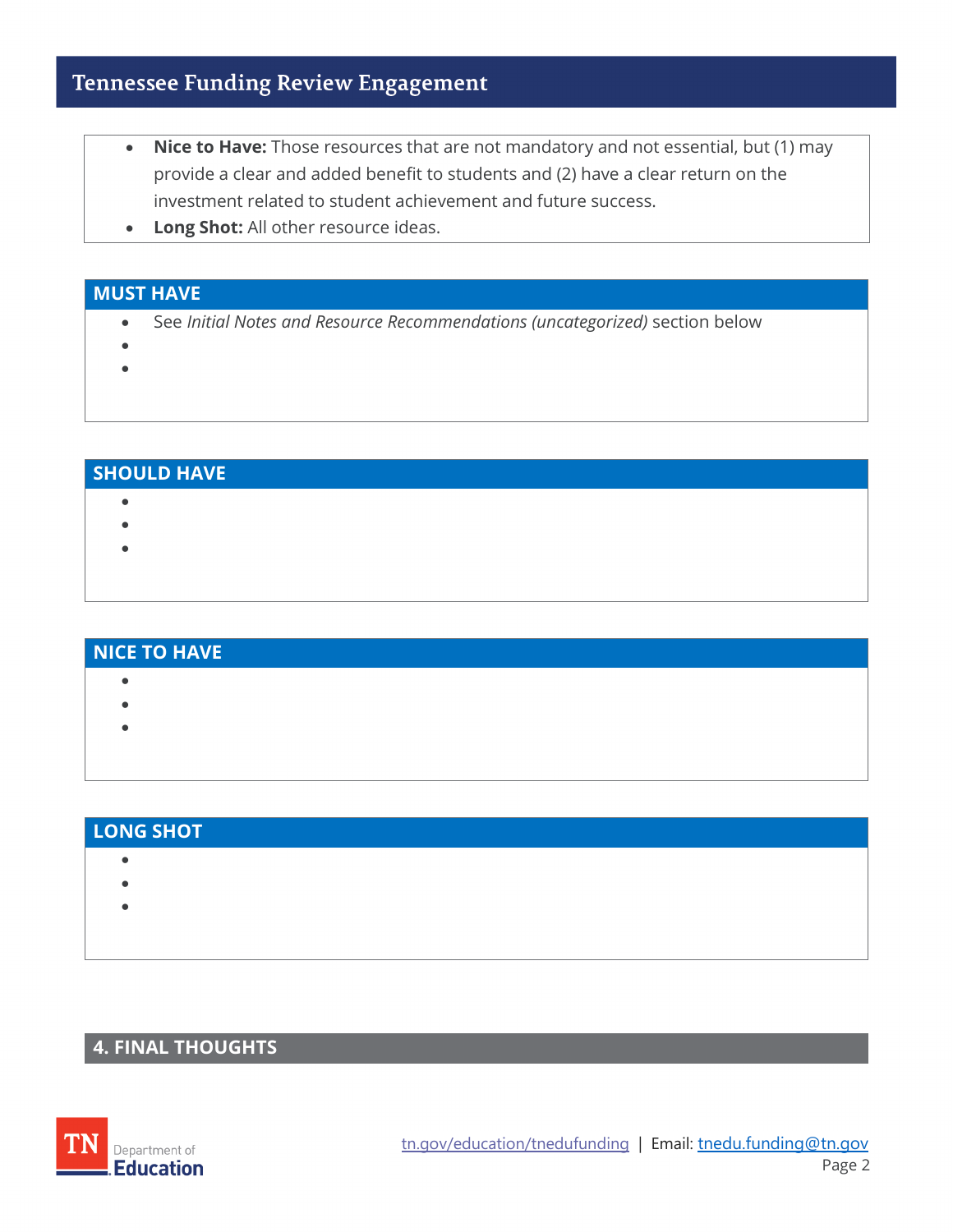## **Initial Notes and Resource Recommendations (uncategorized)** • General feedback gathered since last session: o Ensure funding for gifted students o Increase staffing ratios overall but specifically for school psychologists; look at national guidelines vs what actually exists in districts (National guidelines for service time – option 1 is 91:1, option 2 and 3 are 58.5:1, options 4-6 are 16.5:1, options 7-10 are 8.5:1) o Need for increase in number of paraprofessionals/educational assistants and their pay; there is an increase in resignations due to competition in pay at other businesses; often IEPs require these supports but we have shortages o Adequate number of school nurses o Provide intellectually gifted programs and staffing at elementary grade levels o Ensure endorsement requirements are being met – gifted endorsed educators are available and disabilities areas are being addressed by the endorsed professionals - vision and hearing impaired specialists; recruitment strategies and training supports  $\circ$  TDOE has worked to provide additional endorsement pathways but what are the other barriers to special education endorsements – pay, workload, other? Consider pay or bonus for endorsements to support special education and gifted areas (additional pathways for endorsements is helpful but the issues is greater than just pathways) o Need for a TDOE gifted leader position o For student-based funding, it will be important that gifted Ss have IEPs or they will not be recognized for funding • Must have o funding to students with dyslexia through RTI2 services o improve the identification process on both ends of the spectrum for twice exceptional students – tendency is to look at only the disability; training for how to look for both exceptionalities o Dollar amount per student is based on the need of that student; potentially higher needs are funded at higher rates o Teachers have a cap on number of students served (ratio of funding per student so there are fewer students per caseload) o Increase funds and resources for the early grades so students have a strong foundation and fewer funds are needed for the upper grades; addressing needs